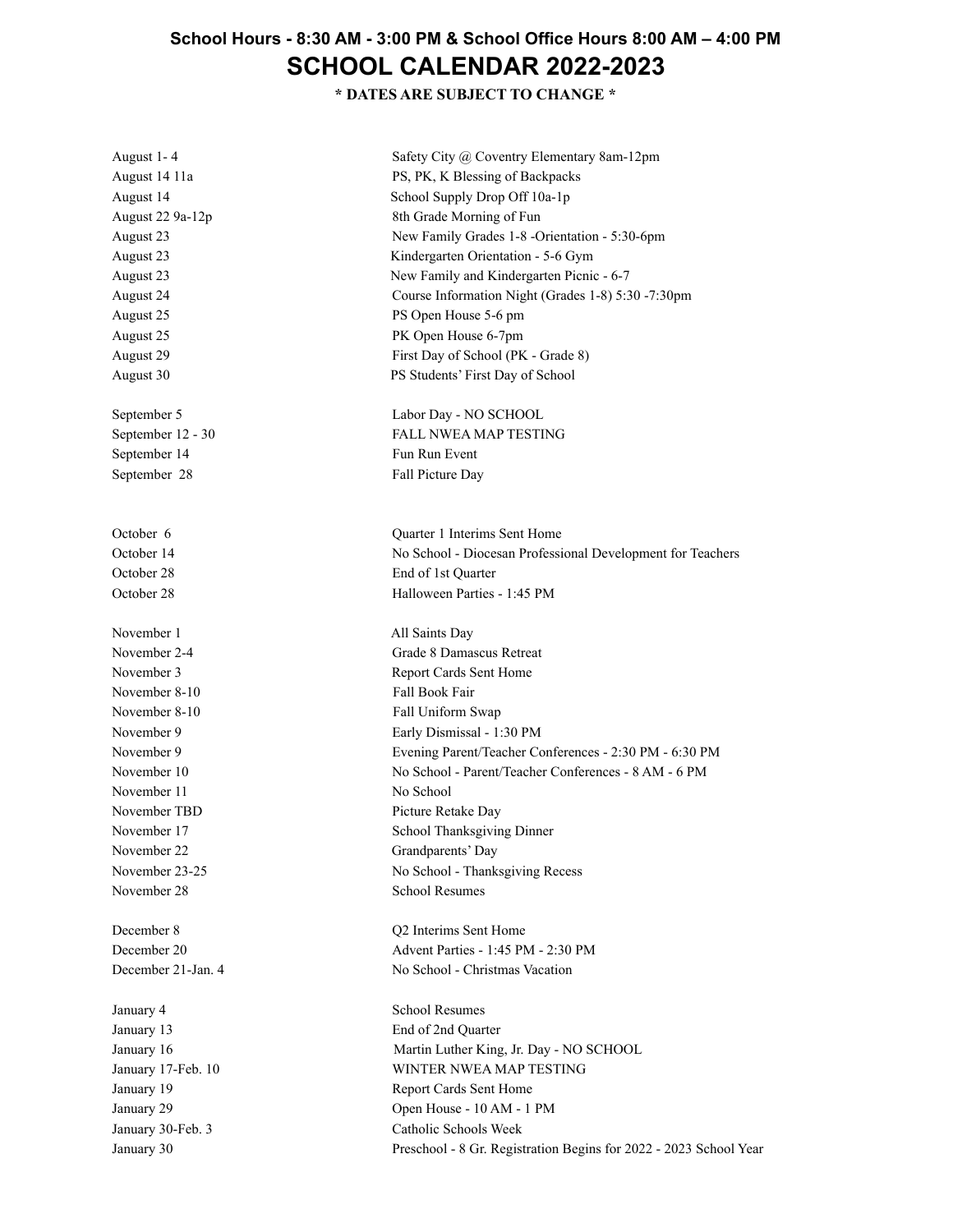| February TBD      | Candid and Group Yearbook Pictures                         |
|-------------------|------------------------------------------------------------|
| February 14       | Valentine's Day Party - 1:45 PM - 2:30 PM                  |
| February 15       | PS-4 conferences 4p-7:30p                                  |
| February 16       | O3 Interims Sent Home                                      |
| February 20       | No School - Presidents Day                                 |
|                   |                                                            |
| March 23          | End of 3rd Quarter                                         |
| March 24          | No School - Diocesan Professional Development For Teachers |
| March 23          | <b>Spring Pictures</b>                                     |
| March 30          | <b>Report Cards Home</b>                                   |
| March TBD         | Play Performances                                          |
| March TBD         | No School (Play Performance Celebration Day)               |
|                   |                                                            |
|                   |                                                            |
| April TBD         | 5 & 8 ACRE TESTING                                         |
| April 3 - 7       | <b>Holy Week</b>                                           |
| April 7           | Good Friday - No School                                    |
| April 7 - 14      | Spring Break                                               |
| April 17          | <b>School Resumes</b>                                      |
| April 17 - May 12 | SPRING NWEA MAP TESTING                                    |
| April 26 - 28     | 5th & 6th Grade Damascus Retreat                           |
| April 26-27       | Kindergarten Assessment                                    |
| April 26-27       | NO SCHOOL for current Kindergarten students                |
| April 25          | <b>Confirmation 7 PM</b>                                   |
| April 29          | First Holy Communion Practice & Pictures - 8:00AM-11:00AM  |
|                   |                                                            |

| May $6$  | First Holy Communion - 11 AM                                        |
|----------|---------------------------------------------------------------------|
| May 9    | Christian Coffee House (Grades 7 & 8) 7:15 PM                       |
| May $10$ | Christian Coffee House (School Performance) 10:15 AM                |
| May 11   | Quarter 4 Interims Sent Home                                        |
| May $12$ | <b>May Crowning</b>                                                 |
| May TBD  | Spring Book Fair                                                    |
| May 24   | Field Day (Grades K-4)                                              |
| May 25   | Field Day (Grades 5-8)                                              |
| May 29   | Memorial Day - No School                                            |
| May 30   | Last Day for Preschool                                              |
| May 31   | Last Day for Pre-K                                                  |
|          |                                                                     |
| June 1   | Pre-K Graduation                                                    |
| June 2   | Family Mass 9 AM                                                    |
| June 2   | Awards for Grades K - 7 at 10 AM                                    |
| June 2   | Family Picnic 11:30 AM (Dismissal after Picnic)                     |
| June 7   | End of 4th Quarter                                                  |
| June 7   | 8 <sup>th</sup> Grade Breakfast - 9 AM & Graduation Mass - 10:30 AM |
| June 8   | Kindergarten Graduation 11:00am                                     |
| June 8   | Last Day of School (K-8) - EARLY DISMISSAL - 1PM                    |
| June 8   | Report Cards Sent Home                                              |
| June 9   | Teacher Records Day                                                 |
|          |                                                                     |

Calamity make-up days: June 9, June 12, June 13 Updated 05/12/22

## **Gr. 5 & 8 ACRE Test**-

**MAP Testing Dates: Fall**- Sept. 5-Oct., **Winter** Jan. 16 - Feb. 10, and **Spring** April 17 - May 12